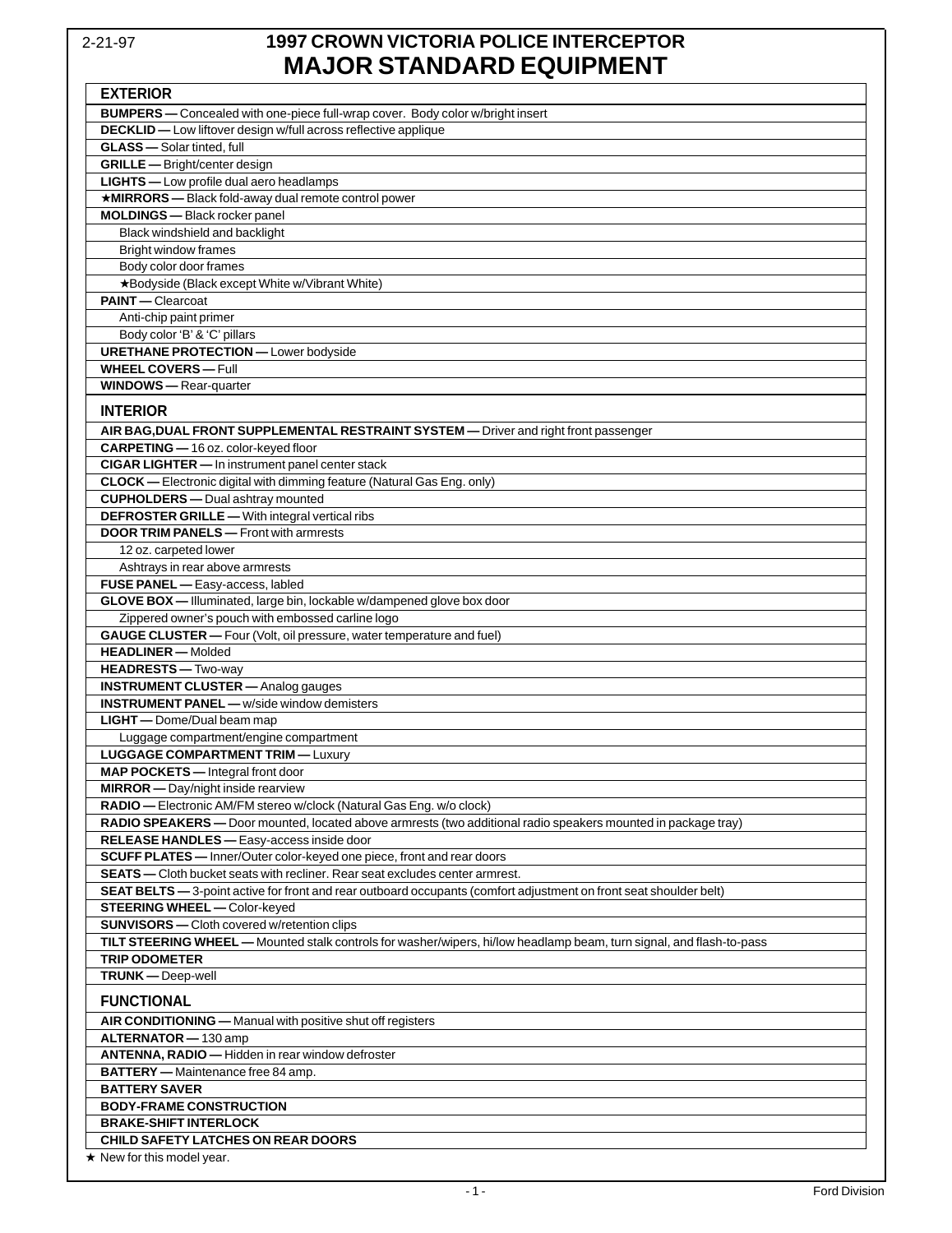## 2-21-97 **1997 CROWN VICTORIA POLICE INTERCEPTOR MAJOR STANDARD EQUIPMENT**

| <b>FUNCTIONAL (Continued)</b>                                             |
|---------------------------------------------------------------------------|
| <b>COOLANT RECOVERY SYSTEM</b>                                            |
| <b>DECKLID LATCH</b> - Theft-resistant                                    |
| <b>DECKLID</b> - Remote Release                                           |
| <b>DEFROSTER, REAR WINDOW</b>                                             |
| <b>DISC BRAKES</b> - Power 4-wheel                                        |
| DRIVER FOOTREST - (Under carpet)                                          |
| ENGINE - 4.6L overhead cam, SEFI V8                                       |
| <b>ENGINE OIL COOLER</b>                                                  |
| <b>EXHAUST SYSTEM</b> - Stainless steel, dual                             |
| <b>FRONT STABILIZER BAR</b>                                               |
| FRONT SUSPENSION - Coil spring                                            |
| <b>FUEL FILLER CAP - Tethered</b>                                         |
| FUEL TANK $-$ 20 gal.                                                     |
| <b>GLASS</b> - Solar-tinted, full                                         |
| <b>HEADLAMPS-ON REMINDER CHIME</b>                                        |
| HOOD ASSISTS - Gas cylinder                                               |
| $HORN - Dual note$                                                        |
| <b>IGNITION SYSTEM - Distributor-less</b>                                 |
| <b>JACK</b> - Scissors                                                    |
| PARKING BRAKE - Single-stroke                                             |
| PARKING BRAKE RELEASE - Automatic with manual emergency override          |
| <b>PLASTIC HEAD IGNITION KEY - Primary only</b>                           |
| POLICE EQUIPMENT GROUP - (see page 4)                                     |
| <b>POWER STEERING</b> - Speed sensitive variable assist                   |
| <b>REAR STABILIZER BAR</b>                                                |
| REAR SUSPENSION - 4-bar link coil spring                                  |
| <b>SHOCK ABSORBERS</b> - Nitrogen pressurized                             |
| <b>SPARE TIRE AND WHEEL, CONVENTIONAL</b>                                 |
| SPEEDOMETER - 140 mph certified calibration                               |
| TIRES-P225/70VRx15-All season BSW                                         |
| TRANSMISSION - Electronically controlled automatic overdrive w/OD lockout |
| <b>UPPER BALL JOINTS</b> - Low friction, lube-for-life                    |
| <b>VISCOUS FAN</b>                                                        |
| <b>VOLTAGE REGULATOR - Electronic</b>                                     |
| WHEEL RIMS - Heavy-Duty (15 x 6-1/2)                                      |
| <b>WINDOWS-Power</b>                                                      |
| <b>WINDSHIELD WASHERS</b> - Dual-jet fluidic                              |
| <b>WINDSHIELD WIPERS</b> - Interval                                       |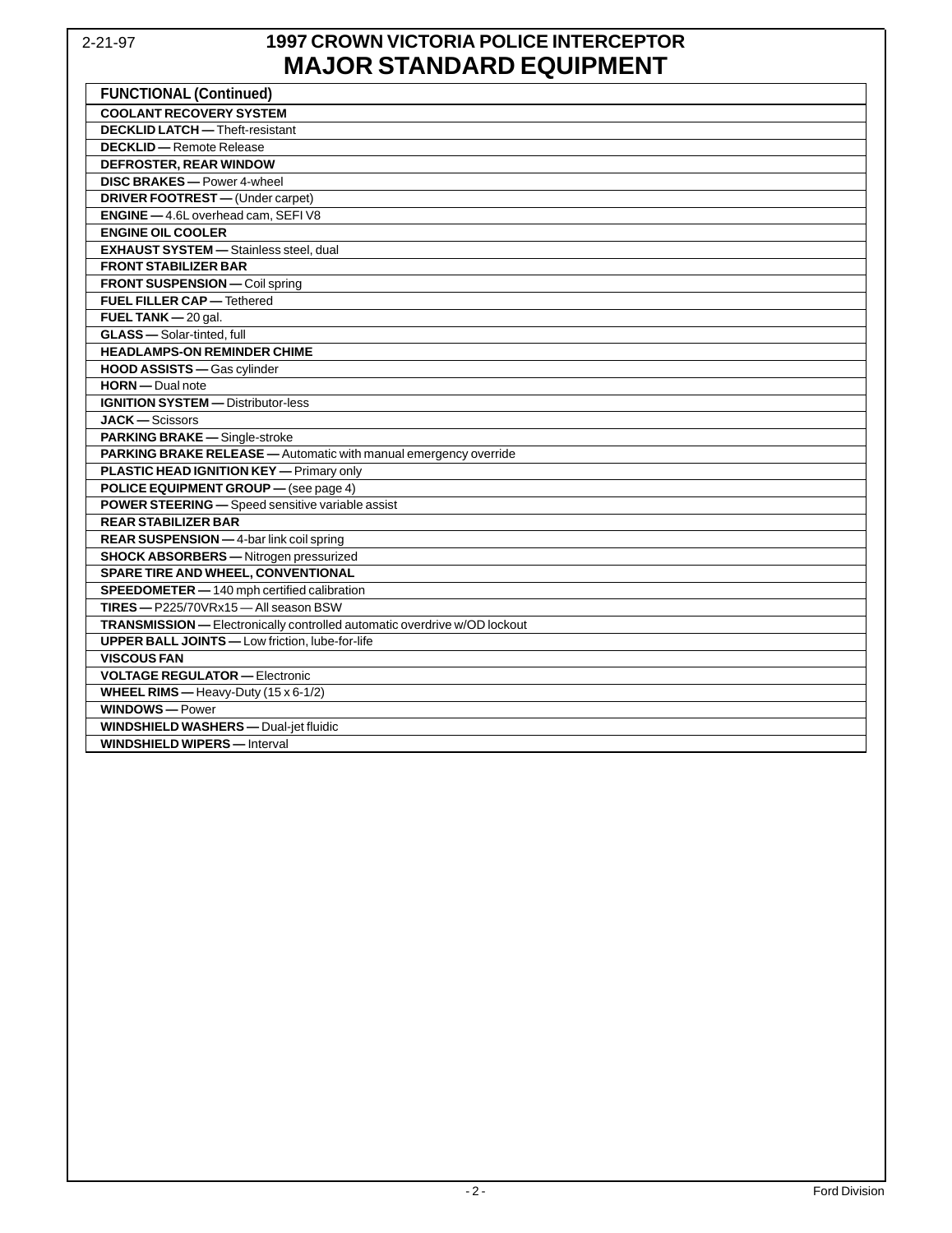|                                                                                                                                                          | <b>1997 CROWN VICTORIA POLICE INTERCEPTOR</b><br>$2 - 21 - 97$<br>PREFERRED EQUIPMENT PACKAGES<br>(AVAILABLE ONLY FOR SALE OR LEASE TO FEDERAL, STATE OR LOCAL GOVERNMENT-AS AN EMERGENCY<br><b>VEHICLE)</b>                                                                                |                                                |                                           |                                                                                                                                                                                                                                                      |  |  |  |  |  |
|----------------------------------------------------------------------------------------------------------------------------------------------------------|---------------------------------------------------------------------------------------------------------------------------------------------------------------------------------------------------------------------------------------------------------------------------------------------|------------------------------------------------|-------------------------------------------|------------------------------------------------------------------------------------------------------------------------------------------------------------------------------------------------------------------------------------------------------|--|--|--|--|--|
| Police<br>Interceptor<br>$\mathbf{2}$<br>2<br>0<br>$\mathbf{2}$                                                                                          |                                                                                                                                                                                                                                                                                             |                                                |                                           |                                                                                                                                                                                                                                                      |  |  |  |  |  |
|                                                                                                                                                          |                                                                                                                                                                                                                                                                                             |                                                |                                           | P71<br><b>REMARKS/RESTRICTIONS</b>                                                                                                                                                                                                                   |  |  |  |  |  |
|                                                                                                                                                          | <b>CODE</b>                                                                                                                                                                                                                                                                                 |                                                |                                           | UPGRADES OR ADDITIONS ARE ALLOWED. IF A GROUP WITHIN A PEP IS DELETED,<br>THE PRICE DISCOUNT DOES NOT APPLY. INDIVIDUAL ITEMS WITHIN A GROUP<br><b>CANNOT BE DELETED.</b>                                                                            |  |  |  |  |  |
| Includes:<br>Lock Group, Power<br>Speed Control                                                                                                          |                                                                                                                                                                                                                                                                                             |                                                | ■                                         | Incl. power door locks.                                                                                                                                                                                                                              |  |  |  |  |  |
| C<br>O<br>T<br><b>AVAILABLE OPTIONS</b>                                                                                                                  |                                                                                                                                                                                                                                                                                             |                                                |                                           |                                                                                                                                                                                                                                                      |  |  |  |  |  |
|                                                                                                                                                          |                                                                                                                                                                                                                                                                                             |                                                |                                           |                                                                                                                                                                                                                                                      |  |  |  |  |  |
| California Emissions System<br>High Altitude Principal Use                                                                                               | 99W/44U<br>999/44U<br>422<br>428                                                                                                                                                                                                                                                            | $^{\rm S}_{\rm 0}$<br>$\mathbf{0}$<br>$\Omega$ | $\frac{S}{0}$<br>$\mathbf{0}$<br>$\Omega$ | wail. to certified dealers only. Deletion from PEP results in loss of Alt. Fuel Value Savings.                                                                                                                                                       |  |  |  |  |  |
|                                                                                                                                                          | 508                                                                                                                                                                                                                                                                                         | S                                              | S                                         |                                                                                                                                                                                                                                                      |  |  |  |  |  |
| Cloth Front Buckets/Cloth Rear<br>Cloth Front Buckets/Vinyl Rear<br>Cloth Split Bench/Cloth Rear<br>Vinyl Split Bench/Vinyl Rear<br>6-Way Power Driver's | н<br>П<br>P<br>$\frac{\dot{E}}{21A}$                                                                                                                                                                                                                                                        | S<br>0<br>$\mathbf 0$<br>0<br>Ō                | S<br>0<br>0<br>0<br>Ō                     | ★Slate★Prairie<br>Light<br>Graphite Blue<br>-Tan<br><b>HY</b><br>H <sub>2</sub><br>HD<br>Ol<br>IY<br>$\overline{P_2}$<br>E2<br><b>PD</b><br>PY<br>ED<br>EY                                                                                           |  |  |  |  |  |
| Floor Covering, Heavy Duty Rubber<br>Floor Mats, Front Color-Keyed Carpet<br>Floor Mats, Rear Color-Keyed Carpet<br>Heater, Engine Block Immersion       | 553<br>127<br>12H<br>12Q<br>41H<br>153                                                                                                                                                                                                                                                      | 0<br>Ŏ<br>0<br>0<br>Ō<br>$\mathbf 0$           | 0<br>Ō<br>$\mathbf 0$<br>0<br>Ŏ<br>0      | Deletes carpeting. NA w/12H or 12Q Floor Mats.                                                                                                                                                                                                       |  |  |  |  |  |
|                                                                                                                                                          | 13V<br>68P                                                                                                                                                                                                                                                                                  | Ŏ<br>0                                         | 0                                         | NA w/553 Anti-Lock Braking System. NA w/999 Natural Gas Eng.                                                                                                                                                                                         |  |  |  |  |  |
| Lock Group. Power                                                                                                                                        |                                                                                                                                                                                                                                                                                             |                                                |                                           | Incl. power door locks.                                                                                                                                                                                                                              |  |  |  |  |  |
| Remote Release Fuel Door                                                                                                                                 | 18K                                                                                                                                                                                                                                                                                         | 0                                              | 0                                         | NA w/999 Natural Gas Eng.                                                                                                                                                                                                                            |  |  |  |  |  |
|                                                                                                                                                          | 589                                                                                                                                                                                                                                                                                         | 0                                              | 0                                         | Natural Gas Eng. only.<br>NA w/999 Natural Gas Eng.                                                                                                                                                                                                  |  |  |  |  |  |
| customers of these facts.                                                                                                                                |                                                                                                                                                                                                                                                                                             |                                                |                                           | Bucket seats may be required. See brochure, part #FPS-8602 for available police equipment mounting zones. Advise all                                                                                                                                 |  |  |  |  |  |
|                                                                                                                                                          | <b>BODY AND TYPE CODE</b><br>4.6L Electronically Controlled SEFI Automatic<br>P225/70VRx15 All Season BSW/Conventional<br>Anti-Lock Braking System/Electronic Traction<br>Includes:<br>Speed Control<br>Radio, Electronic AM/FM Stereo/Cassette<br>Radio, Electronic AM/FM Stereo/Cassette/ | 68P<br>45D<br>58H                              | P<br>4-Door<br>$\mathbf{0}$<br>0          | P<br>P71<br>$\mathbf{0}$<br>0<br>WARNING: After market police equipment (such as communications gear) must not be mounted in the airbag<br>deployment zone. Vehicles equipped with bench seats may not have sufficient room to mount such equipment. |  |  |  |  |  |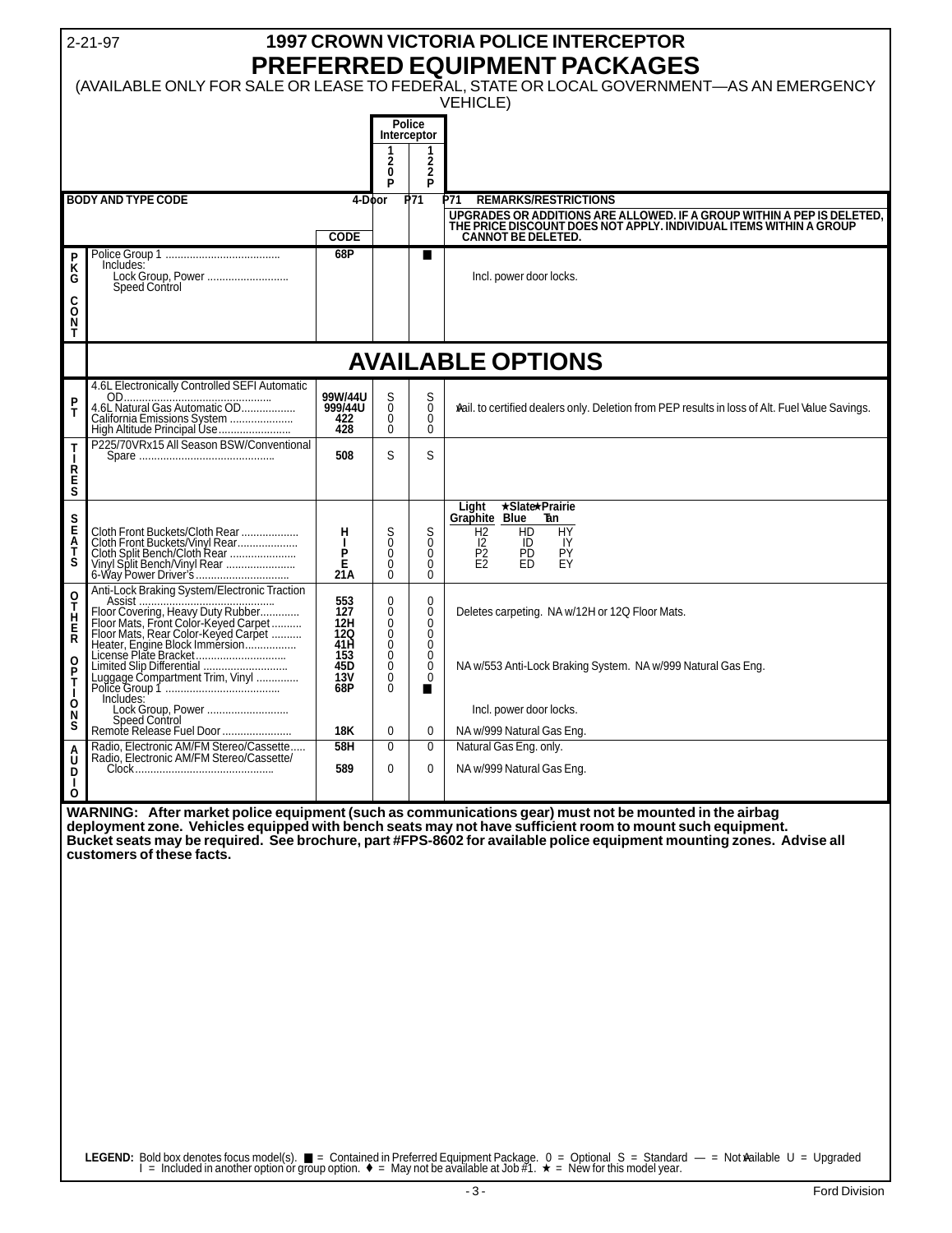## 2-21-97 **1997 CROWN VICTORIA POLICE INTERCEPTOR GROUP/MISCELLANEOUS OPTIONS**

| 361                                  | <b>VICTORIA SERIES WITH POLICE INTE</b>                                                                                                                          |
|--------------------------------------|------------------------------------------------------------------------------------------------------------------------------------------------------------------|
| 362<br>931<br>933<br>C <sub>09</sub> | Deletions from Crown Victoria Series<br>• Instrument Panel Sound Insulator<br>• Rear Seat Armrest (LX only)<br><b>Revisions to Crown Victoria Series Content</b> |
|                                      |                                                                                                                                                                  |

(FLEET ONLY. See Dealer Special Order Binder for ordering quidelines and restrictions.)

**VEHICLES DESTINED FOR CALIFORNIA,**  $\begin{array}{c} \textbf{(except White with WT Vibrant White Exterior)} \\ \textbf{MASKCHUSETTS OR NEW YORK} \end{array}$ **MASSACHUSETTS OR NEW YORK** • Express down driver window feature deleted. CALIFORNIA EMISSIONS SYSTEM (And An An America Cover and the Cover and NATA HOME CALIFORNIA (NATA HOME CALIFORNIA MSSIONS SYSTEM INOTICE ASSACT A CALIFORNIA MSSIONS OF THE CALIFORNIA MSSIONS OF THE CALIFORNIA MSSION SYSTE

# • Engine Compartment Light **VEHICLES DESTINED FOR HIGH ALTITUDE AREAS** • Front Cloth Bucket Seats

Control code required on all units sold for principal use in high altitude counties, as defined in EPA regulations, and listed in the Dealer Initial Ordering Guide. High altitude performance and/or emissions control equipment provided as required to comply with EPA regulations or general product vehicle performance acceptance standards. Also available on units for sale in high altitude fringe areas. NA with 422 California **Emissions** 

NON-HIGH ALTITUDE PRINCIPAL USE ..................... **429** Control code on units shipped to high altitude areas or units ordered by high altitude area dealers for registration in a non-high altitude area.

## **MISCELLANEOUS PRODUCT CONTENT DIFFERENCES OF CROWN** Predelivery Only ........................................................ **361 VICTORIA SERIES WITH POLICE INTERCEPTOR SERIES**

- 
- 
- 
- 
- **SPECIAL ORDERS**<br>
FILEFT ONLY See Dealer Special Order Binder for ordering<br>
FILEFT ONLY See Dealer Special Order Binder for ordering<br>
Steel Wheels replaced by Heavy-Duty
	-
	- Blacked-out B/C Pillars replaced by Body Color
	- Wide Bodyside Molding replaced by optional Narrow Black
	-

- 
- 
- 
- 
- 
- 
- 
- 
- 
- 
- 
- 
- 
- 
- 
- 
- 
- 
- 
- 
- 
- 
- 
- 
-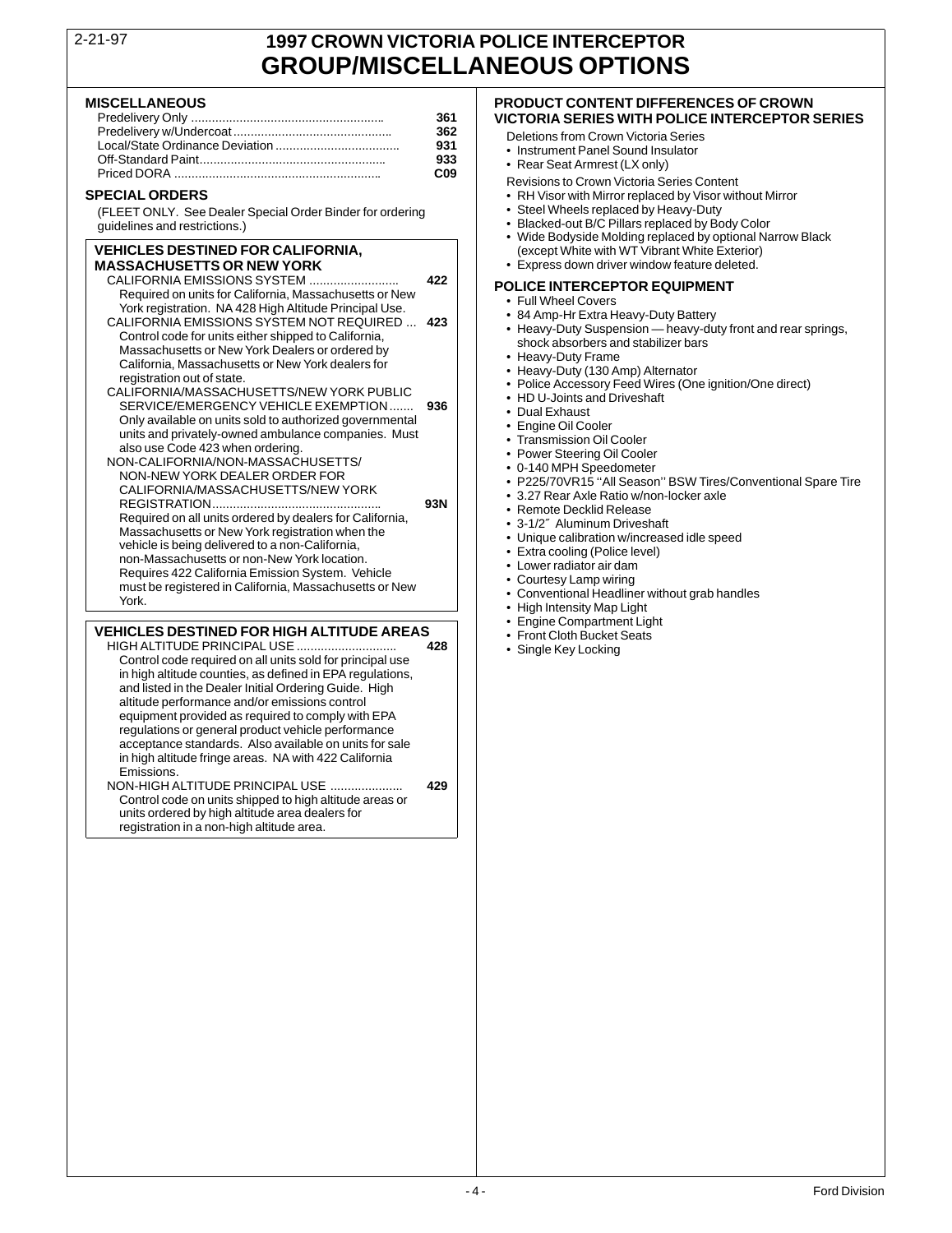## 2-21-97 **1997 CROWN VICTORIA POLICE INTERCEPTOR COLOR AND TRIM**

|                                                                                                                                                                                                                                                                                                                                                                     |                                                                                           | <b>INTERIOR TRIM COLORS</b> |                       |                                                    |  |
|---------------------------------------------------------------------------------------------------------------------------------------------------------------------------------------------------------------------------------------------------------------------------------------------------------------------------------------------------------------------|-------------------------------------------------------------------------------------------|-----------------------------|-----------------------|----------------------------------------------------|--|
| <b>INTERIOR TRIM TYPE AND COLOR SELECTOR</b><br>NOTE: First letter denotes type, second letter denotes color.                                                                                                                                                                                                                                                       | $\star$ Slate Blue                                                                        | $\star$ Prairie Tan         | <b>Light Graphite</b> |                                                    |  |
| Vinyl Split Bench/Vinyl Rear<br>Cloth Front Buckets/Cloth Rear<br>Cloth Front Buckets/Vinyl Rear<br>Cloth Split Bench/Cloth Rear                                                                                                                                                                                                                                    |                                                                                           | ED<br>HD<br>ID<br><b>PD</b> | EY<br>HY.<br>IY<br>PY | E <sub>2</sub><br>I <sub>2</sub><br>P <sub>2</sub> |  |
| <b>EXTERIOR COLOR</b>                                                                                                                                                                                                                                                                                                                                               | AVAILABILITY                                                                              |                             |                       |                                                    |  |
| <b>COLOR</b>                                                                                                                                                                                                                                                                                                                                                        |                                                                                           | <b>CODE</b>                 |                       |                                                    |  |
| *Light Prairie Tan Clearcoat Metallic<br>★Vermont Green Clearcoat Metallic<br><b>Toreador Red Clearcoat Metallic</b><br>Ivory Clearcoat<br>*Light Denim Blue Clearcoat Metallic<br>Medium Wedgewood Blue Clearcoat Metallic<br>★Deep Forest Green Clearcoat Metallic<br>Silver Frost Clearcoat Metallic<br><b>Black Clearcoat</b><br><b>Vibrant White Clearcoat</b> | BA<br>F7<br>FL<br><b>HB</b><br>K <sub>1</sub><br>LD<br><b>NA</b><br><b>TS</b><br>UA<br>WΤ |                             |                       |                                                    |  |

**\_\_ WARNING: After market police equipment (such as communications gear) must not be mounted in the airbag deployment zone. Vehicles equipped with bench seats may not have sufficient room to mount such equipment. Bucket seats may be required. See brochure, part #FPS-8602 for available police equipment mounting zones. Advise all customers of these facts.**